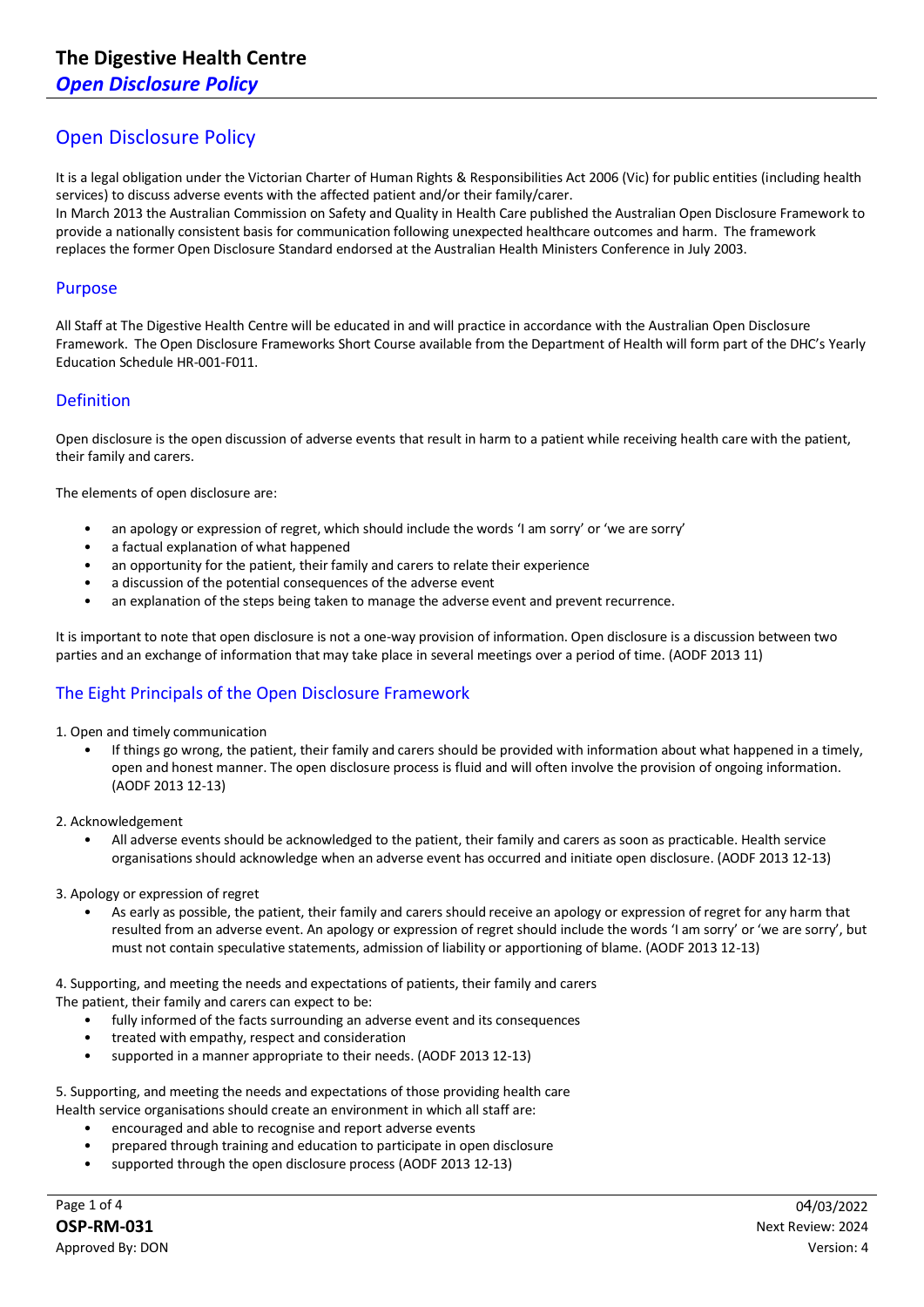### 6. Integrated clinical risk management and systems improvement

• Thorough clinical review and investigation of adverse events and adverse outcomes should be conducted through processes that focus on the management of clinical risk and quality improvement. Findings of these reviews should focus on improving systems of care and be reviewed for their effectiveness. The information obtained about incidents from the open disclosure process should be incorporated into quality improvement activity. (AODF 2013 12-13)

### 7. Good governance

• Open disclosure requires good governance frameworks, and clinical risk and quality improvement processes. Through these systems, adverse events should be investigated and analysed to prevent them recurring. Good governance involves a system of accountability through a health service organisation's senior management, executive or governing body to ensure that appropriate changes are implemented and their effectiveness is reviewed. Good governance should include internal performance monitoring and reporting. (AODF 2013 12-13)

### 8. Confidentiality

• Policies and procedures should be developed by health service organisations with full consideration for patient and clinician privacy and confidentiality, in compliance with relevant law (including Commonwealth, state and territory privacy and health records legislation). However, this principle needs to be considered in the context of Principle 1: Open and timely communication. (AODF 2013 12-13)

## Just Culture

Blaming individuals when an adverse event occurs is unproductive and may have the effect of:

- Creating an environment of fear and distrusting which the reporting of adverse events in unlikely to occur
- Obscuring the underlying or root cause of the incident which must be addressed if a recurrence of the incident is to be prevented
- Disregarding the implication of organisational and system issues which contribute to adverse events.

Instead of a culture that assigns blame DHC will actively promote "Just Culture" It is a term that refers to a culture that is both fair to staff who make errors and effective in reducing safety risks. In a Just Culture staff know that safety is valued in the organisation, and they look for risks that pose a threat to that safety.

## The Open Disclosure Procedure

### 1. Detecting and assessing incidents

- Detect adverse event through a variety of mechanisms
- Provide prompt clinical care to the patient to prevent further harm
- Assess the incident for severity of harm and level of response
- Provide support for staff
- Initiate an appropriate response, ranging from lower to higher levels
- Notify relevant personnel and authorities
- Ensure privacy and confidentiality of patients and clinicians are observed (AODF 2013 14-15)

### 2. Signalling the need for open disclosure

- Acknowledge the adverse event to the patient, their family and carers including an apology or expression of regret
- A lower-level response can conclude at this stage
- Signal the need for open disclosure LOW RM-003-F003 or HIGH RM-003-F004
	- Negotiate with the patient, their family and carers or nominated contact person
		- o the formality of open disclosure required
		- o the time and place for open disclosure
		- o who should be there during open disclosure
- Provide written confirmation
- Provide a health service contact for the patient, their family and carers
- Avoid speculation and blame
- Maintain good verbal and written communication throughout the open disclosure process (AODF 2013 14-15)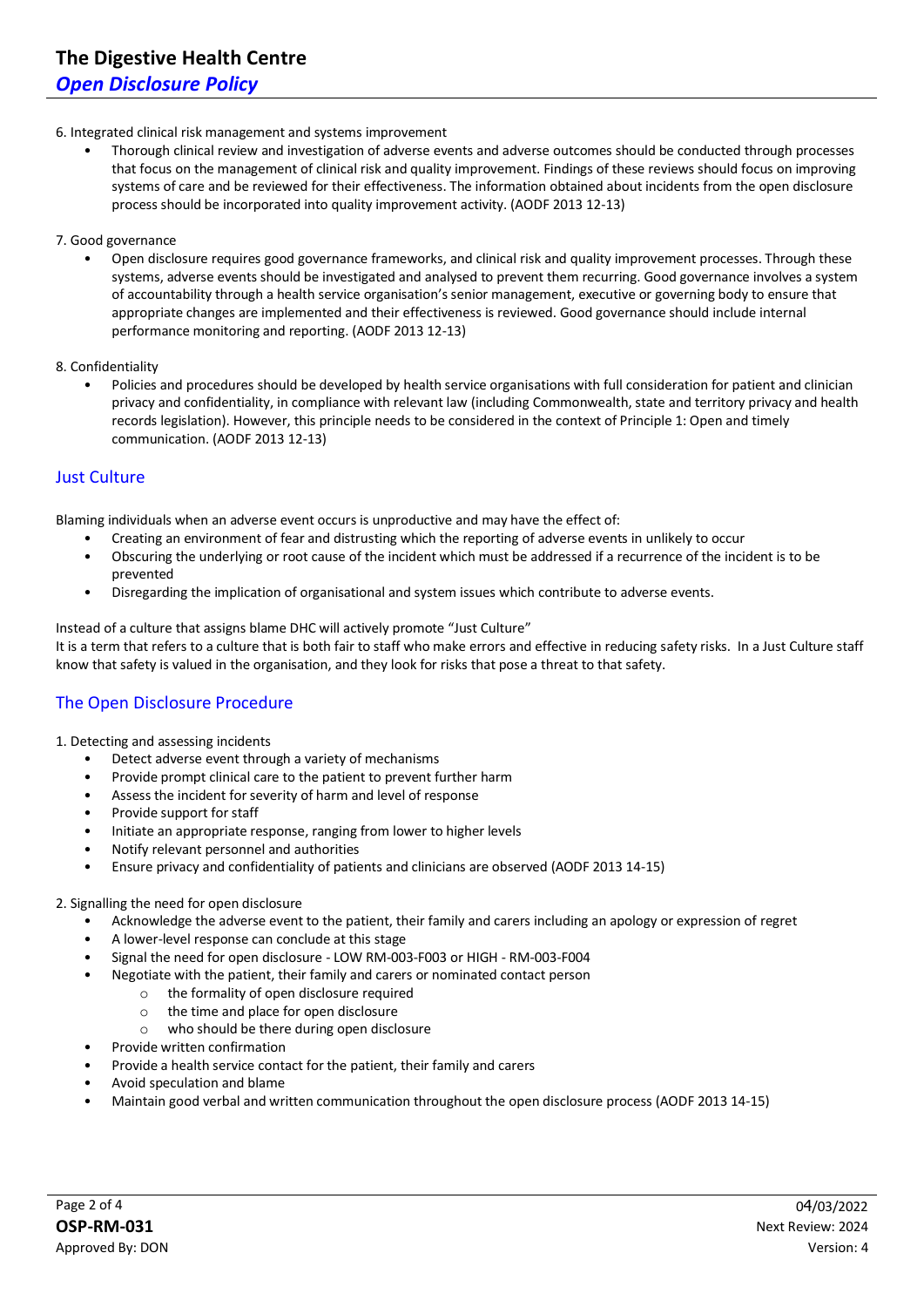# **The Digestive Health Centre**

# *Open Disclosure Policy*

### 3. Preparing for open disclosure

- Hold a multidisciplinary team discussion to prepare for open disclosure
- Consider who will participate in open disclosure
- Appoint an individual to lead the open disclosure based on previous discussion with the patient, their family and carers
- Gather all the necessary information
- Identify the health service contact for the patient, their family and carers (if this is not done already) (AODF 2013 14-15)

### 4. Engaging in open disclosure

- Provide the patient, their family and carers with the names and roles of all attendees
- Provide a sincere and unprompted apology or expression of regret including the words 'I am sorry' or 'we are sorry'
- Clearly explain the incident
- Give the patient, their family and carers the opportunity to tell their story, exchange views and observations about the incident and ask questions
- Encourage the patient, their family and carers to describe the personal effects of the adverse event
- Agree on, record and sign an open disclosure plan
- Assure the patient, their family and carers that they will be informed of further investigation findings and recommendations for system improvement
- Offer practical and emotional support to the patient, their family and carers
- Support staff members throughout the process
- If the adverse event took place in another health service organisation, include relevant staff if possible.
- If necessary, hold several meetings or discussions to achieve these aims (AODF 2013 14-15)

### 5. Providing follow-up

- Ensure follow-up by senior clinicians or management, where appropriate
- Agree on future care
- Share the findings of investigations and the resulting practice changes
- Offer the patient, their family and carers the opportunity to discuss the process with another clinician (e.g. a general practitioner) (AODF 2013 14-15)

### 6. Completing the process

- Reach an agreement between the patient, their family and carers and the clinician, or provide an alternative course of action
- Provide the patient, their family and carers with final written and verbal communication, including investigation findings
- Communicate the details of the adverse event, and outcomes of the open disclosure process, to other relevant clinicians
- Complete the evaluation surveys (AODF 2013 14-15)

### 7. Maintaining documentation

- Keep the patient record up to date
- Maintain a record of the open disclosure process
- File documents relating to the open disclosure process in the patient record
- Provide the patient with documentation throughout the process (AODF 2013 14-15)

## Particular Patient Circumstances

Differing patient circumstances and situation can affect the process of Open Disclosure. Circumstances to be considered include but are not limited to:

- Children and young people. Their involvement in open disclosure will need to be assessed on a case by case basis and will take into account the maturity or the child and the appropriateness sand desire of the child to include their parents or guardians in the open disclosure process.
- Patients with a Mental Illness. The timing and content of the disclosure should be subject to the clinical team's assessment of how the information will affect the patient and also the patient's ability to understand the information.
- Patients with Cognitive Impairment. In the absence of a patient's informed consent, guardianship orders or power of attorney must be carefully considered when assessing disclosure of an adverse event.
- Diverse Communities. Where someone has difficulty with communicating in English then a professional interpreter should be used. Using family members as an interpreter should be discouraged. Consideration and sensitivity will be given to issues relating to sexual orientation, gender identity and intersex conditions.